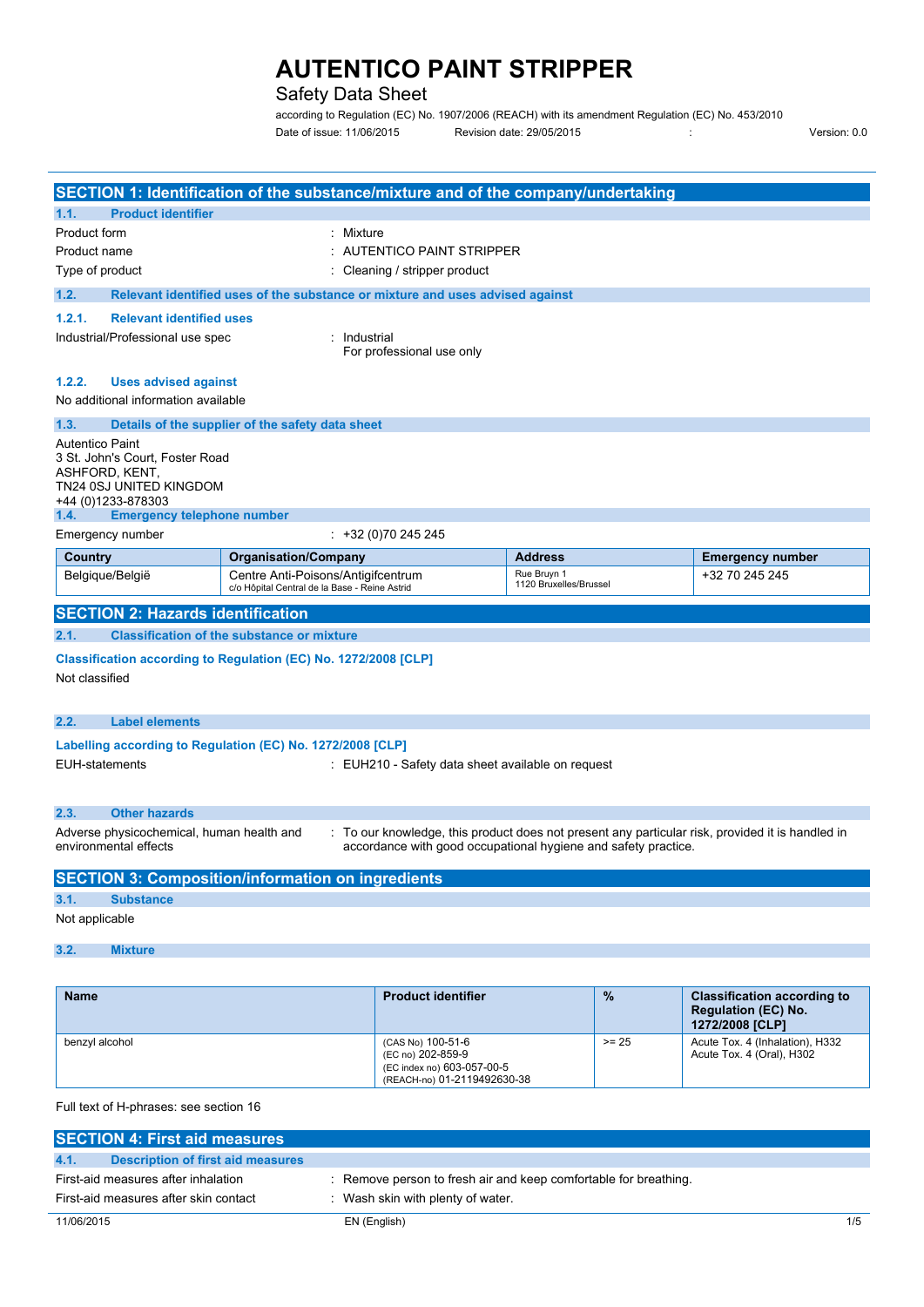## Safety Data Sheet

| according to Regulation (EC) No. 1907/2006 (REACH) with its amendment Regulation (EC) No. 453/2010           |                                                                                                                                                                                          |
|--------------------------------------------------------------------------------------------------------------|------------------------------------------------------------------------------------------------------------------------------------------------------------------------------------------|
| First-aid measures after eye contact                                                                         | : Rinse eyes with water as a precaution.                                                                                                                                                 |
| First-aid measures after ingestion                                                                           | : Call a poison center or a doctor if you feel unwell.                                                                                                                                   |
| 4.2.<br>Most important symptoms and effects, both acute and delayed                                          |                                                                                                                                                                                          |
| Symptoms/injuries                                                                                            | : Not expected to present a significant hazard under anticipated conditions of normal use.                                                                                               |
| 4.3.                                                                                                         | Indication of any immediate medical attention and special treatment needed                                                                                                               |
| Treat symptomatically.                                                                                       |                                                                                                                                                                                          |
| <b>SECTION 5: Firefighting measures</b>                                                                      |                                                                                                                                                                                          |
| 5.1.<br><b>Extinguishing media</b>                                                                           |                                                                                                                                                                                          |
| Suitable extinguishing media<br>Unsuitable extinguishing media                                               | : Water spray. Dry powder. Foam. Carbon dioxide.<br>Do not use a heavy water stream.                                                                                                     |
| 5.2.                                                                                                         |                                                                                                                                                                                          |
| Special hazards arising from the substance or mixture<br>Hazardous decomposition products in case of<br>fire | : Toxic fumes may be released.                                                                                                                                                           |
| 5.3.<br><b>Advice for firefighters</b>                                                                       |                                                                                                                                                                                          |
| Protection during firefighting                                                                               | Do not attempt to take action without suitable protective equipment. Self-contained breathing<br>apparatus. Complete protective clothing.                                                |
| Other information                                                                                            | Incomplete combustion will generate poisonous carbon monoxide, carbon dioxide and other<br>toxic gases.                                                                                  |
| <b>SECTION 6: Accidental release measures</b>                                                                |                                                                                                                                                                                          |
| 6.1.<br>Personal precautions, protective equipment and emergency procedures                                  |                                                                                                                                                                                          |
| 6.1.1.<br>For non-emergency personnel                                                                        |                                                                                                                                                                                          |
| Emergency procedures                                                                                         | : Ventilate spillage area.                                                                                                                                                               |
| 6.1.2.<br>For emergency responders                                                                           |                                                                                                                                                                                          |
| Protective equipment                                                                                         | Do not attempt to take action without suitable protective equipment. For further information<br>refer to section 8: "Exposure controls/personal protection".                             |
| 6.2.<br><b>Environmental precautions</b>                                                                     |                                                                                                                                                                                          |
| Avoid release to the environment. In case of loss of large quantities, advice local authorities.             |                                                                                                                                                                                          |
| 6.3.<br>Methods and material for containment and cleaning up                                                 |                                                                                                                                                                                          |
| Methods for cleaning up                                                                                      | : Take up liquid spill into absorbent material.                                                                                                                                          |
| Other information                                                                                            | Dispose of materials or solid residues at an authorized site.                                                                                                                            |
| <b>Reference to other sections</b><br>6.4.                                                                   |                                                                                                                                                                                          |
| For further information refer to section 13.                                                                 |                                                                                                                                                                                          |
| <b>SECTION 7: Handling and storage</b>                                                                       |                                                                                                                                                                                          |
| <b>Precautions for safe handling</b><br>7.1.<br>Precautions for safe handling                                |                                                                                                                                                                                          |
| Hygiene measures                                                                                             | Ensure good ventilation of the work station. Wear personal protective equipment.<br>Do not eat, drink or smoke when using this product. Always wash hands after handling the<br>product. |
| 7.2.<br>Conditions for safe storage, including any incompatibilities                                         |                                                                                                                                                                                          |
| Storage conditions                                                                                           | : Store in a well-ventilated place. Keep cool.                                                                                                                                           |
| 7.3.<br><b>Specific end use(s)</b>                                                                           |                                                                                                                                                                                          |
| No additional information available                                                                          |                                                                                                                                                                                          |
| <b>SECTION 8: Exposure controls/personal protection</b>                                                      |                                                                                                                                                                                          |
| 8.1.<br><b>Control parameters</b><br>No additional information available                                     |                                                                                                                                                                                          |
| 8.2.<br><b>Exposure controls</b>                                                                             |                                                                                                                                                                                          |
| Appropriate engineering controls                                                                             | : Ensure good ventilation of the work station.                                                                                                                                           |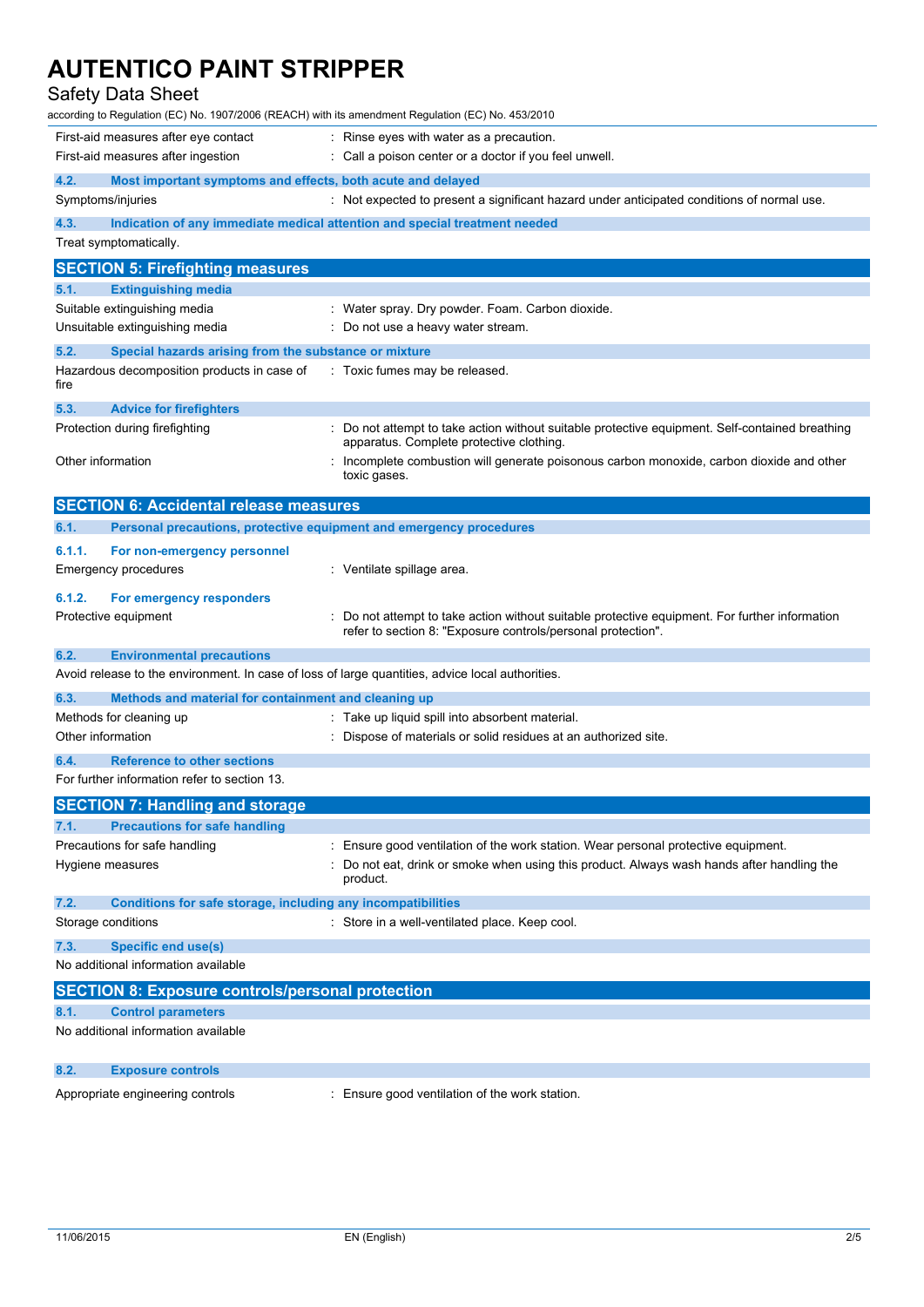## Safety Data Sheet

according to Regulation (EC) No. 1907/2006 (REACH) with its amendment Regulation (EC) No. 453/2010

| Hand protection                 | Protective gloves                                                                                         |
|---------------------------------|-----------------------------------------------------------------------------------------------------------|
| Eye protection                  | Safety glasses                                                                                            |
| Skin and body protection        | : If repeated skin contact or contamination of clothing is likely, protective clothing should be<br>worn. |
| Respiratory protection          | : In case of insufficient ventilation, wear suitable respiratory equipment                                |
| Environmental exposure controls | : Avoid release to the environment.                                                                       |

## **SECTION 9: Physical and chemical properties**

| 9.1.                    | Information on basic physical and chemical properties |                     |
|-------------------------|-------------------------------------------------------|---------------------|
| Physical state          |                                                       | : Liquid            |
| Appearance              |                                                       | : Viscous liquid.   |
| Colour                  |                                                       | White (Milk-like).  |
| Odour                   |                                                       | Characteristic.     |
| Odour threshold         |                                                       | No data available   |
| рH                      |                                                       | : $\approx$ 11      |
|                         | Relative evaporation rate (butylacetate=1)            | : No data available |
| Melting point           |                                                       | : Not applicable    |
| Freezing point          |                                                       | : No data available |
| Boiling point           |                                                       | : No data available |
| Flash point             |                                                       | No data available   |
|                         | Auto-ignition temperature                             | : No data available |
|                         | Decomposition temperature                             | : No data available |
|                         | Flammability (solid, gas)                             | : Not applicable    |
| Vapour pressure         |                                                       | : No data available |
|                         | Relative vapour density at 20 °C                      | : No data available |
| Relative density        |                                                       | : 1.05              |
| Solubility              |                                                       | : Soluble in water. |
| Log Pow                 |                                                       | : No data available |
|                         | Viscosity, kinematic                                  | : No data available |
|                         | Viscosity, dynamic                                    | 500 cP              |
|                         | <b>Explosive properties</b>                           | No data available   |
|                         | Oxidising properties                                  | No data available   |
| <b>Explosive limits</b> |                                                       | No data available   |
|                         |                                                       |                     |

### **9.2. Other information**

No additional information available

|                                                                                                      | <b>SECTION 10: Stability and reactivity</b>                                                                                                    |  |  |
|------------------------------------------------------------------------------------------------------|------------------------------------------------------------------------------------------------------------------------------------------------|--|--|
| 10.1.                                                                                                | <b>Reactivity</b>                                                                                                                              |  |  |
|                                                                                                      | The product is non-reactive under normal conditions of use, storage and transport. Reacts with (some) acids/bases and with (strong) oxidizers. |  |  |
| 10.2.                                                                                                | <b>Chemical stability</b>                                                                                                                      |  |  |
|                                                                                                      | Stable under normal conditions.                                                                                                                |  |  |
| 10.3.                                                                                                | <b>Possibility of hazardous reactions</b>                                                                                                      |  |  |
|                                                                                                      | No dangerous reactions known under normal conditions of use.                                                                                   |  |  |
| 10.4.                                                                                                | <b>Conditions to avoid</b>                                                                                                                     |  |  |
|                                                                                                      | None under recommended storage and handling conditions (see section 7).                                                                        |  |  |
| 10.5.                                                                                                | Incompatible materials                                                                                                                         |  |  |
|                                                                                                      | No additional information available                                                                                                            |  |  |
| 10.6.                                                                                                | <b>Hazardous decomposition products</b>                                                                                                        |  |  |
| Under normal conditions of storage and use, hazardous decomposition products should not be produced. |                                                                                                                                                |  |  |
| <b>SECTION 11: Toxicological information</b>                                                         |                                                                                                                                                |  |  |
| 11.1.                                                                                                | Information on toxicological effects                                                                                                           |  |  |
| Acute toxicity                                                                                       | : Not classified                                                                                                                               |  |  |

| benzyl alcohol (100-51-6) |                     |
|---------------------------|---------------------|
| LD50 oral                 | 1230 mg/kg          |
| 11/06/2015                | 3/5<br>EN (English) |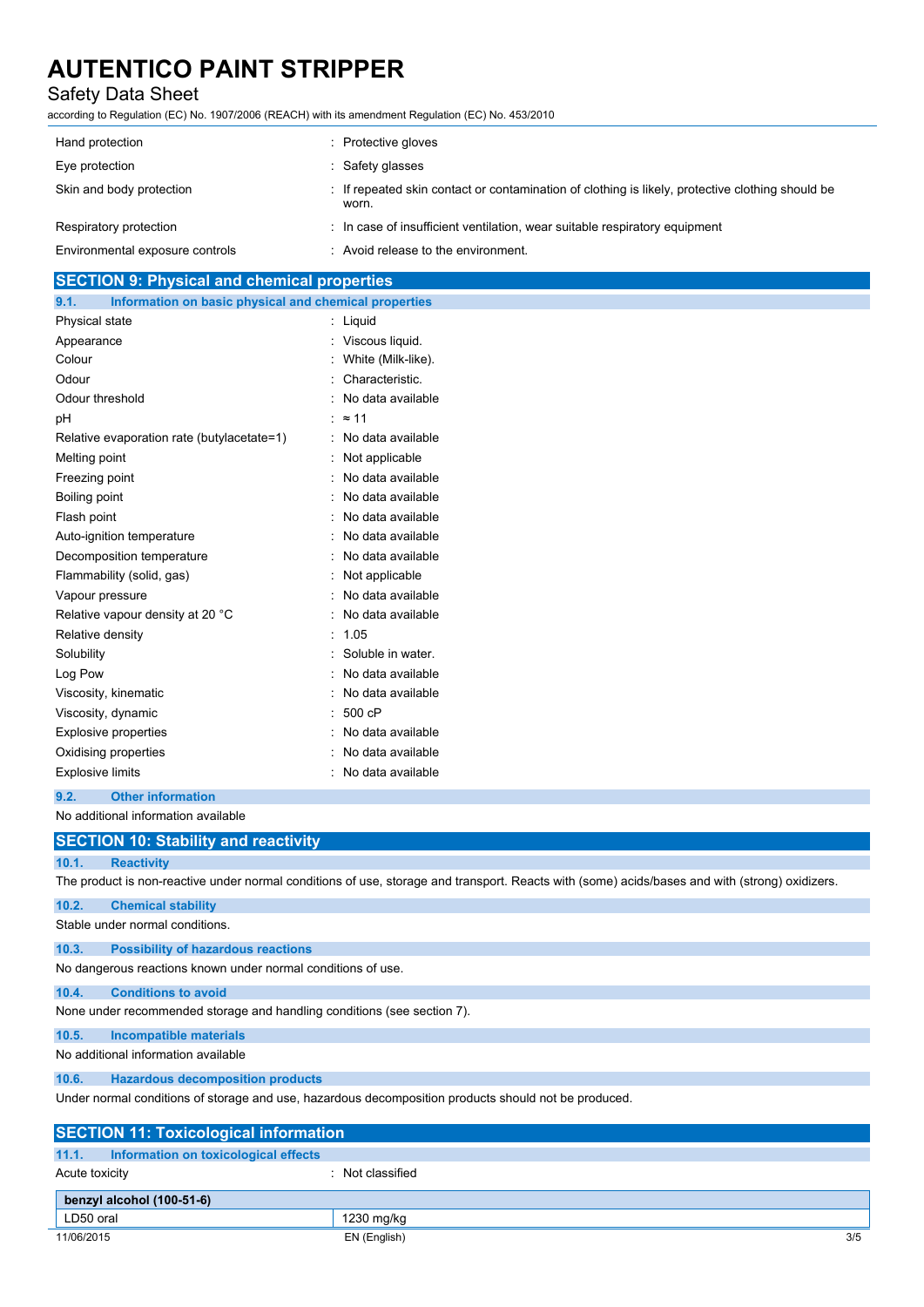## Safety Data Sheet

according to Regulation (EC) No. 1907/2006 (REACH) with its amendment Regulation (EC) No. 453/2010

| benzyl alcohol (100-51-6)                             |                                                                                                                         |
|-------------------------------------------------------|-------------------------------------------------------------------------------------------------------------------------|
| LD50 dermal rat                                       | > 2000 mg/kg                                                                                                            |
| Skin corrosion/irritation                             | : Not classified                                                                                                        |
|                                                       | $pH: \approx 11$                                                                                                        |
| Serious eye damage/irritation                         | Not classified                                                                                                          |
|                                                       | $pH: \approx 11$                                                                                                        |
| Respiratory or skin sensitisation                     | : Not classified                                                                                                        |
| Germ cell mutagenicity                                | : Not classified                                                                                                        |
| Carcinogenicity                                       | Not classified                                                                                                          |
| Reproductive toxicity                                 | Not classified                                                                                                          |
| Specific target organ toxicity (single exposure)      | : Not classified                                                                                                        |
| Specific target organ toxicity (repeated<br>exposure) | : Not classified                                                                                                        |
| Aspiration hazard                                     | Not classified                                                                                                          |
| <b>SECTION 12: Ecological information</b>             |                                                                                                                         |
| 12.1.<br><b>Toxicity</b>                              |                                                                                                                         |
| Ecology - general                                     | The product is not considered harmful to aquatic organisms or to cause long-term adverse<br>effects in the environment. |
| benzyl alcohol (100-51-6)                             |                                                                                                                         |
| LC50 fish 1                                           | 490 mg/l                                                                                                                |
| EC50 Daphnia 1                                        | 300 mg/l                                                                                                                |
|                                                       |                                                                                                                         |
| 12.2.<br><b>Persistence and degradability</b>         |                                                                                                                         |

## No additional information available

| 12.3.                               | <b>Bioaccumulative potential</b>          |  |
|-------------------------------------|-------------------------------------------|--|
|                                     | No additional information available       |  |
| 12.4.                               | <b>Mobility in soil</b>                   |  |
|                                     | No additional information available       |  |
| 12.5.                               | <b>Results of PBT and vPvB assessment</b> |  |
| No additional information available |                                           |  |
| 12.6.                               | <b>Other adverse effects</b>              |  |
| No additional information available |                                           |  |

|       | <b>SECTION 13: Disposal considerations</b> |                                                                                             |
|-------|--------------------------------------------|---------------------------------------------------------------------------------------------|
|       |                                            |                                                                                             |
| 13.1. | Waste treatment methods                    |                                                                                             |
|       | Waste treatment methods                    | Dispose of contents/container in accordance with licensed collector's sorting instructions. |
|       | Waste disposal recommendations             | : Discharging into rivers and drains is forbidden. an authorised waste collection point.    |
|       |                                            |                                                                                             |

## **SECTION 14: Transport information**

In accordance with ADR / RID / IMDG / IATA / ADN

| <b>ADR</b>                                 | <b>IMDG</b>          | <b>IATA</b>                       |  |
|--------------------------------------------|----------------------|-----------------------------------|--|
| 14.1.<br><b>UN number</b>                  |                      |                                   |  |
| Not regulated for transport                |                      |                                   |  |
| 14.2.<br>UN proper shipping name           |                      |                                   |  |
| Not applicable                             | Not applicable       | Not applicable                    |  |
| <b>Transport hazard class(es)</b><br>14.3. |                      |                                   |  |
| Not applicable                             | Not applicable       | Not applicable                    |  |
| Not applicable                             | Not applicable       | Not applicable                    |  |
| 14.4.<br><b>Packing group</b>              |                      |                                   |  |
| Not applicable                             | Not applicable       | Not applicable                    |  |
|                                            |                      |                                   |  |
| <b>Environmental hazards</b><br>14.5.      |                      |                                   |  |
| Dangerous for the                          | Dangerous for the    | Dangerous for the environment: No |  |
| environment : No                           | environment : No     |                                   |  |
|                                            | Marine pollutant: No |                                   |  |
| No supplementary information available     |                      |                                   |  |